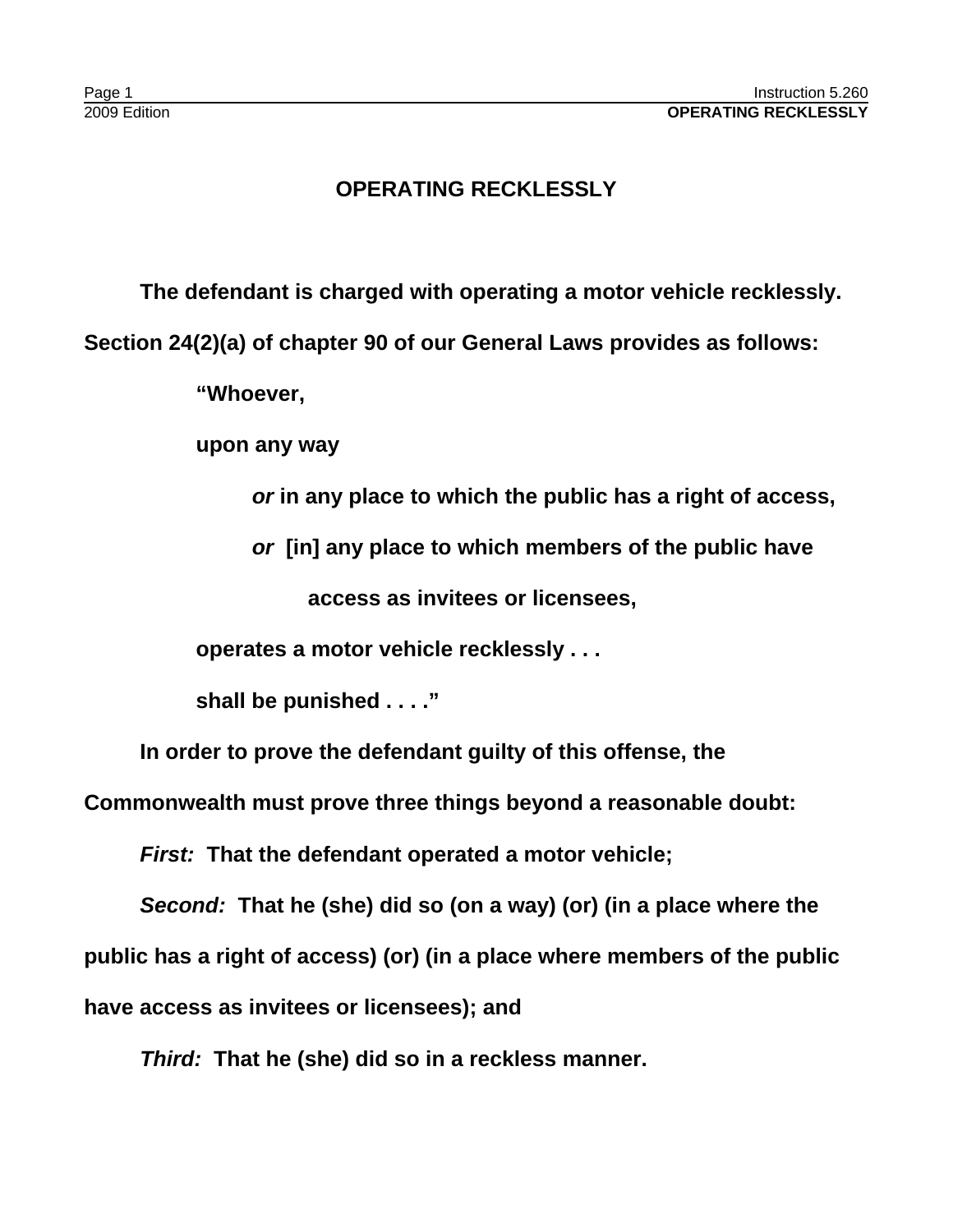*At this point, the jury must be instructed on the definitions of "Operation of a Motor Vehicle" (Instruction 3.200) and "Public Way" (Instruction 3.280)* 

**The third thing the Commonwealth must prove beyond a reasonable doubt is that the defendant drove recklessly. A person drives recklessly when he ignores the fact that his manner of driving is very likely to result in death or serious injury to someone, or he is indifferent to whether someone is killed or seriously injured.** 

**It is not enough for the Commonwealth to prove that the defendant acted negligently — that is, acted in a way that a reasonably careful person would not. It must be shown that the defendant's actions went beyond mere negligence and amounted to recklessness. The defendant was reckless if he (she) knew, or should have known, that such actions would pose a grave danger of death or serious injury to others, but he (she) chose, nevertheless, to run the risk and go ahead.**

A. *If there was no accident.* **A person can be found to have driven recklessly even if no accident resulted, and even if there was no one else actually on the road near him. A person is reckless if he consciously disregards, or is indifferent to, a significant**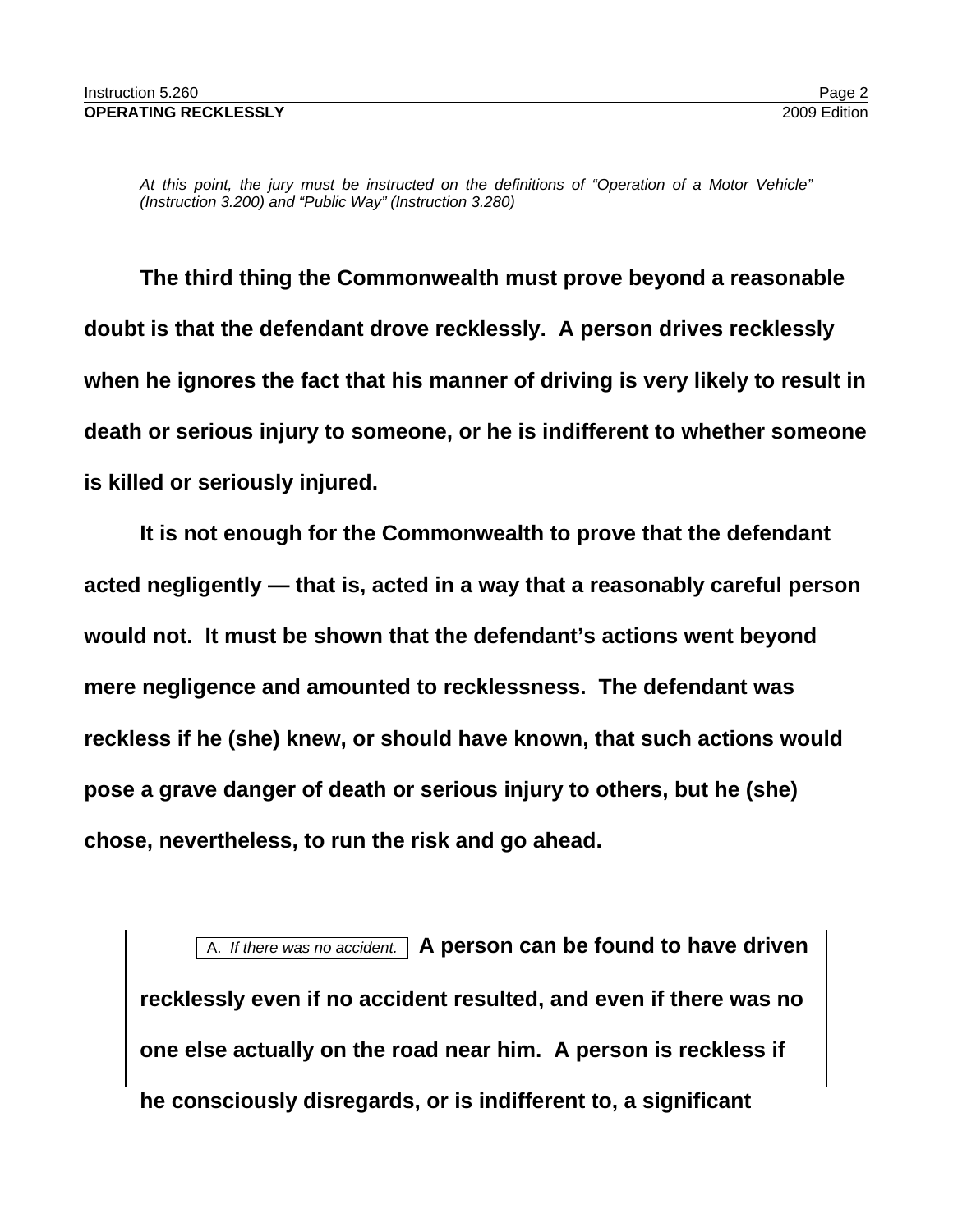**possibility of serious injury to anyone else who might be on the road.**

*If there was an accident.* **The fact that an accident occurred is not by itself evidence that the defendant was reckless. You must examine all the evidence about how the accident happened in order to determine whether the defendant was at fault, and if so, whether the defendant's actions rose to the level of recklessness.**

**In determining whether the defendant drove recklessly, you should take into account all the facts of the situation: the defendant's rate of speed and manner of operation, the defendant's physical condition and how well he (she) could see and could control his (her) vehicle, the condition of the defendant's vehicle, what kind of a road it was and who else was on the road, what the time of day, the weather and the condition of the road were, what any other vehicles or pedestrians were doing, and any other factors that you think are relevant.**

**The defendant must have intended his (her) acts, in the sense that they were not accidental. But it is not necessary that the defendant**